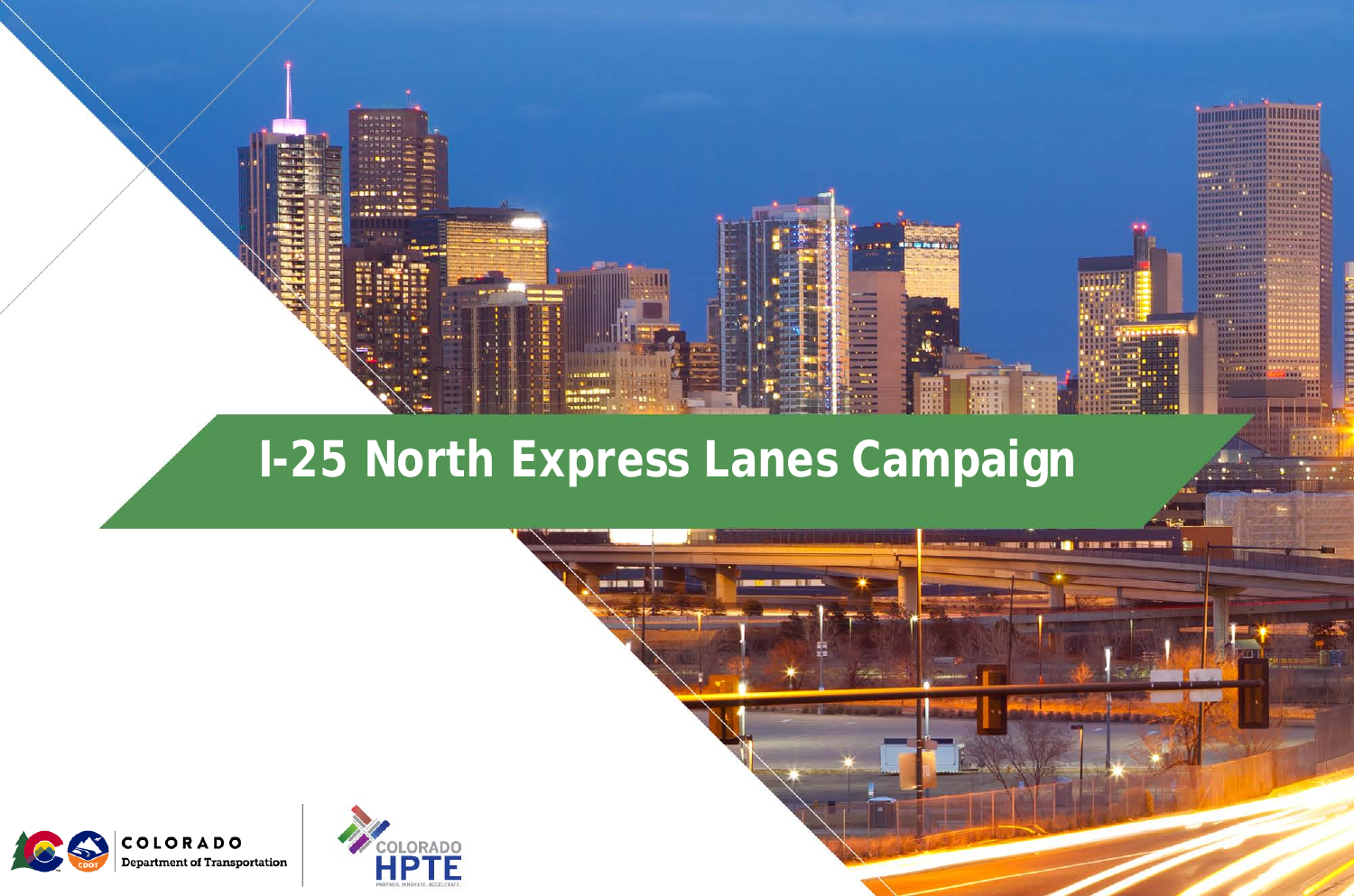## **Campaign overview**

Based on the COVID-19 travel restrictions and fewer people traveling on the highways, and to be sensitive to the financial hardship that the state is currently facing, we readjusted the message to focus on informing rather than the benefits of the lanes. Our primary campaign message is "Tolling starts soon".

This campaign will provide education on two primary topics:

- The new segment of Express Lanes (I-25 North from 120th to NWPkwy/E-470) is open.
- Be ready, tolling starts in June. Learn more at [expresslanes.codot.gov.](https://www.codot.gov/programs/expresslanes)

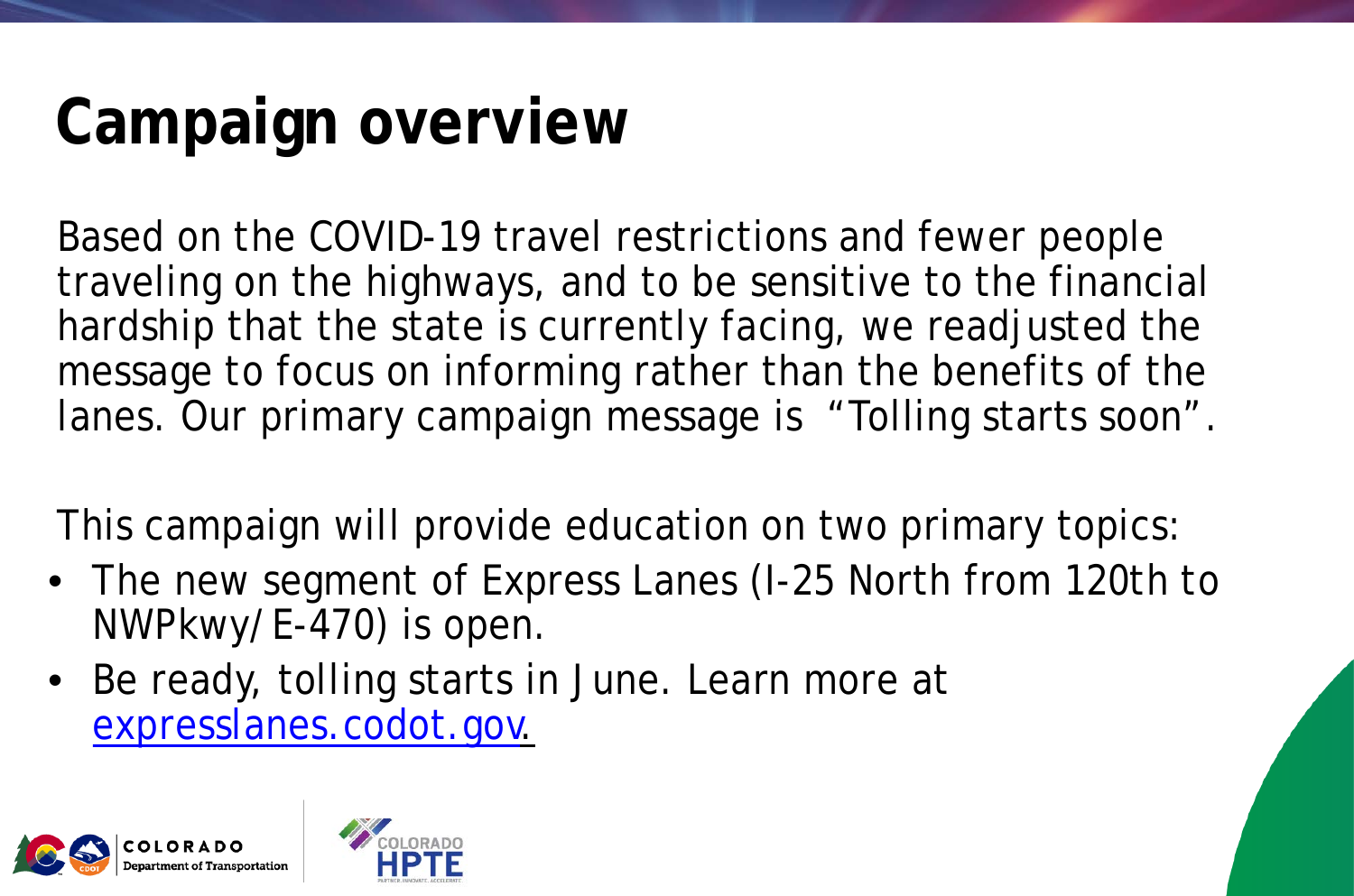### **Overarching goals**

Our goals for the paid campaign and the outreach include:

- No surprises! Use a multi-channel approach to reach the target audience so they are not caught unaware of the new Express Lanes.
- Raise awareness about the new segment of I-25 North Express Lanes opening by informing the general public, partners and elected officials about the following:
	- I-25 North Express Lanes opening and how the new lanes will work

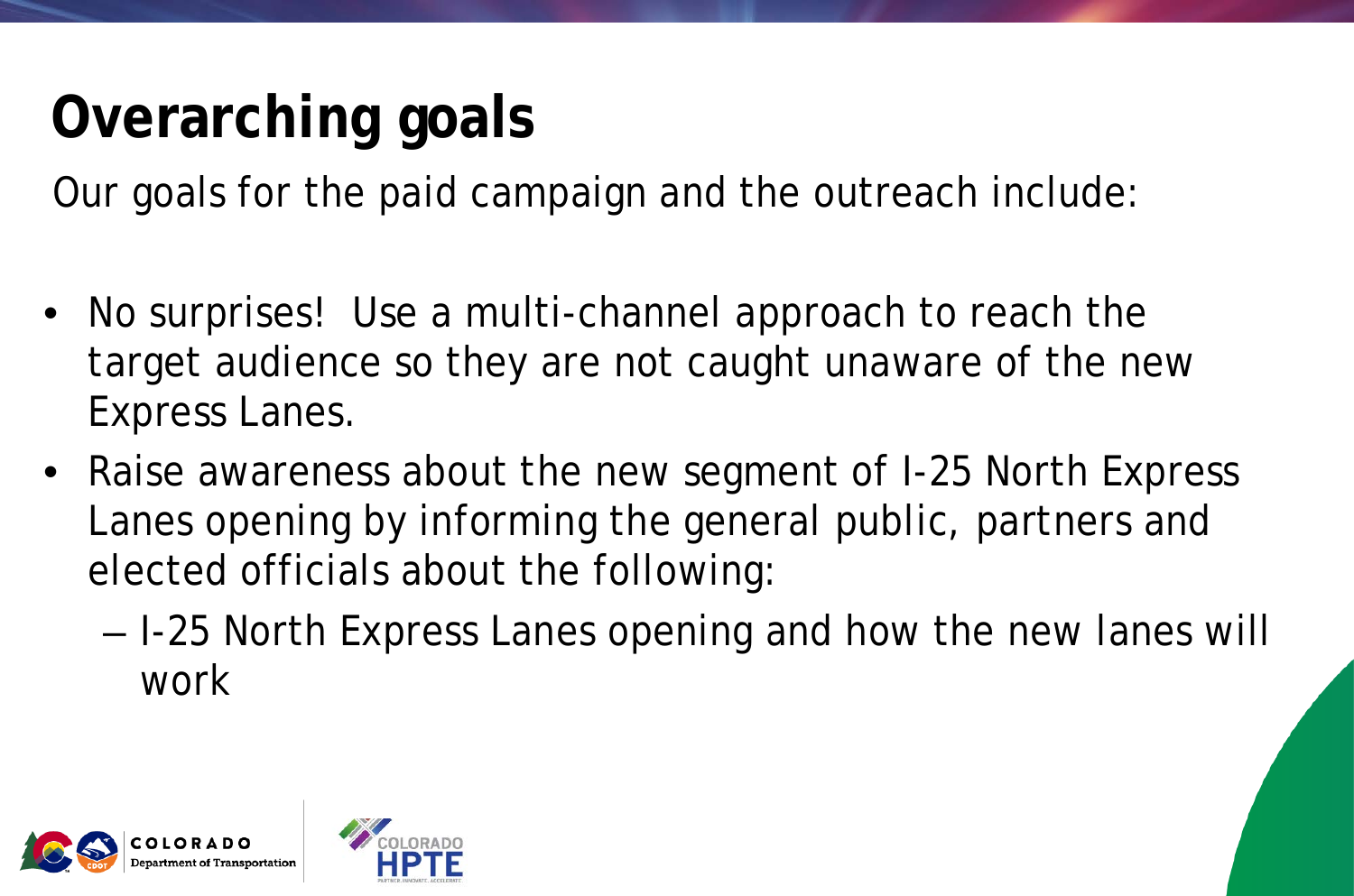# **Revised direction**

This campaign concept uses simple, friendly messaging to inform viewers, while utilizing a visual approach that builds upon the recent Express Lanes safety campaign. The familiar images of Express Lanes in combination with the simple information will make it easy for the general public to get the message that tolling starts in June.

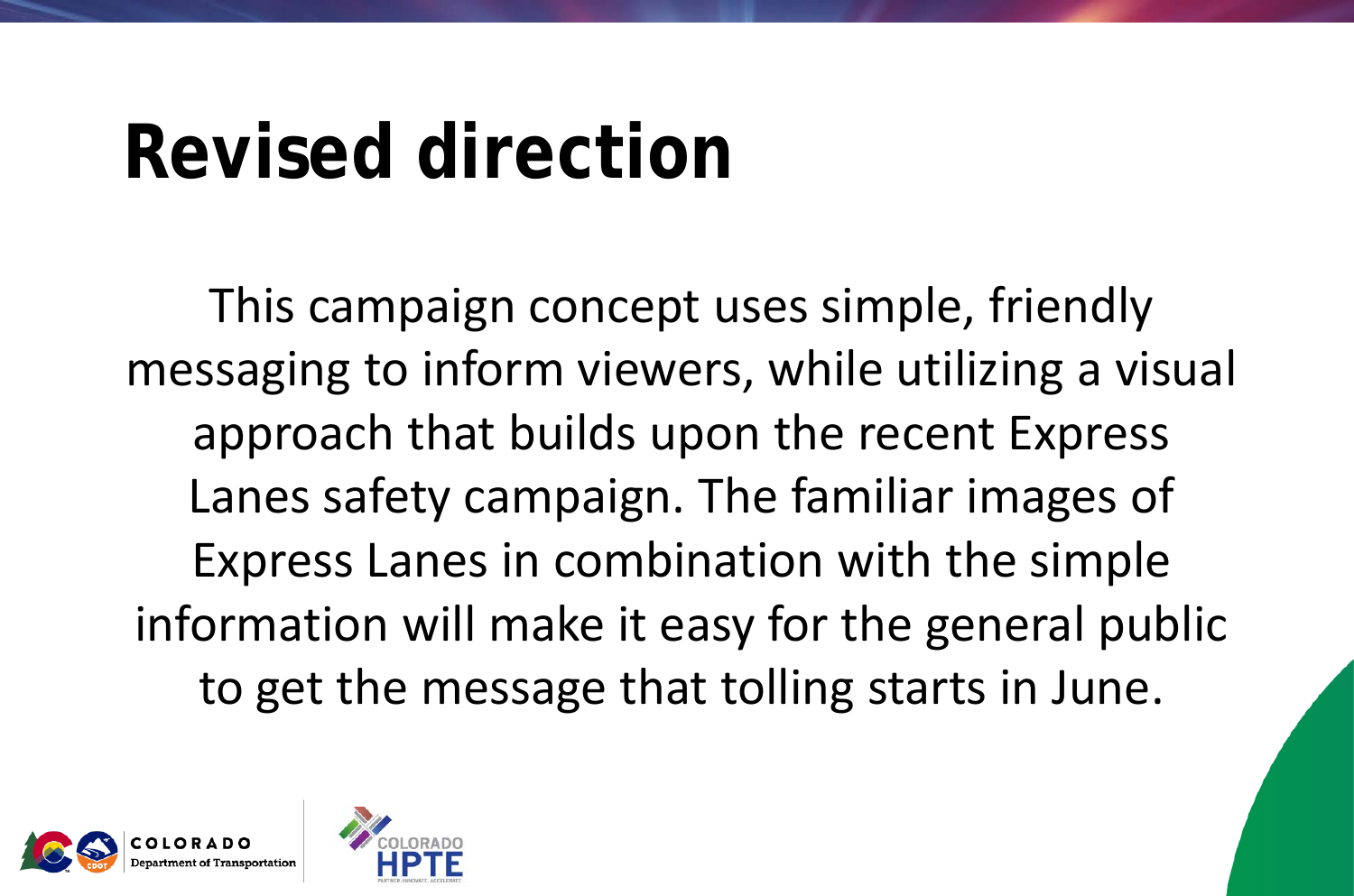### **Banner ad | sample animation**



This headline and support information will be included on all standard and mobile banner sizes. Animation style will be similar to our previous safety campaign banners, only with fewer vehicles. In this campaign, vehicles will enter into the Express Lane through the dashed lines. Several vehicles will be portrayed in each banner including a SUV, a pickup truck and a compact car.

**We will make sure that all copy is readable on various banner sizes.** Shown here at 100% scale for 500px x 500px banner ad size.



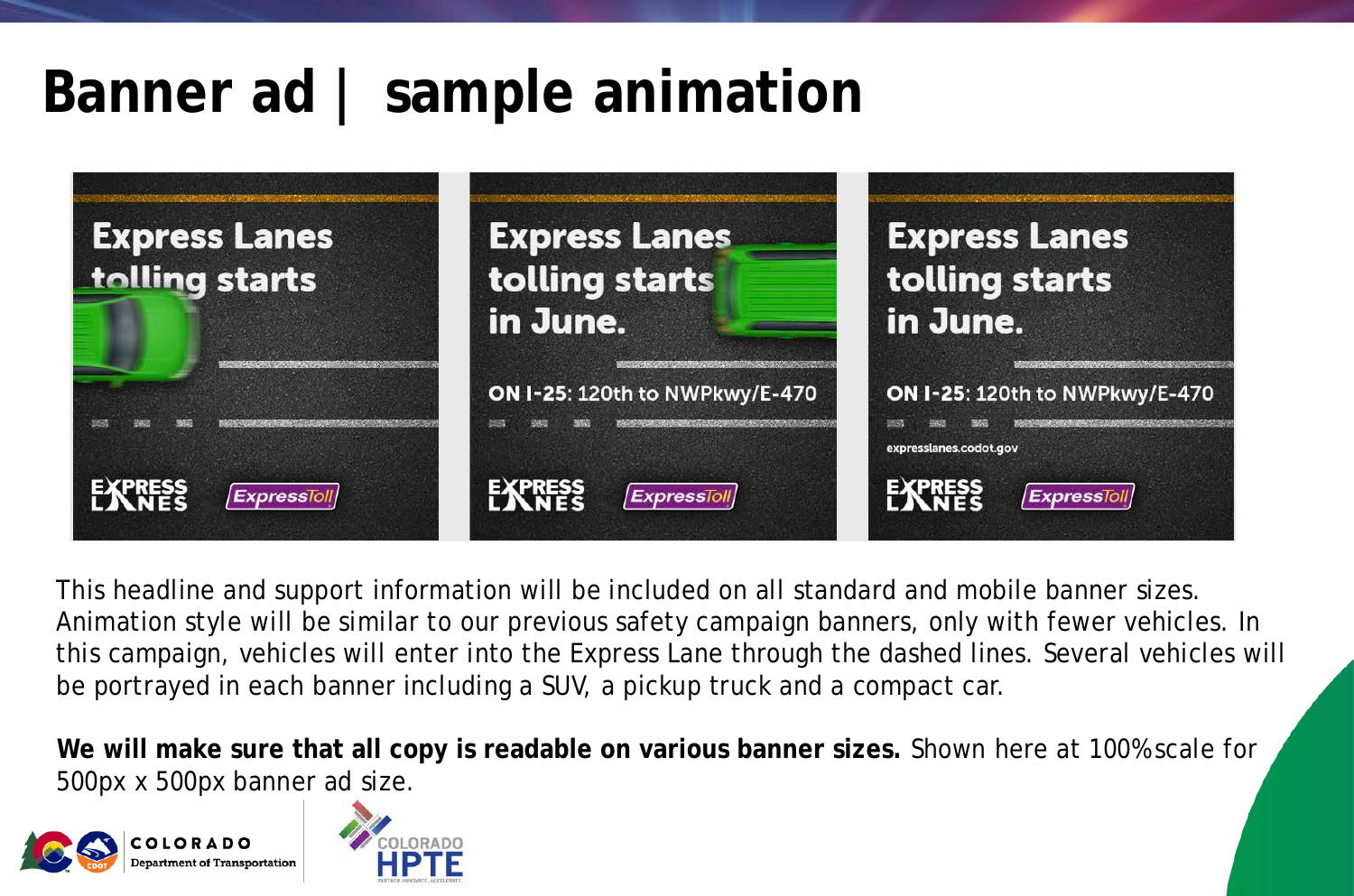### **Pandora Radio & Desktop Banner | 0:15 seconds**

Hey Denver commuters! This is a friendly reminder from CDOT that tolling starts in June for our newly-opened Express Lanes on I-25 from 120<sup>th</sup> to Northwest Parkway/E-470. To learn more, visit expresslanes dot C-O-D-O-T dot gov.



**We will make sure that all copy is readable on various banner sizes.** Shown here at 100% scale for 500px x 500px banner ad size. Shown here at 100% scale for 500px ad. Pandora banner sizes are 500x500 and 300x250 pixels.